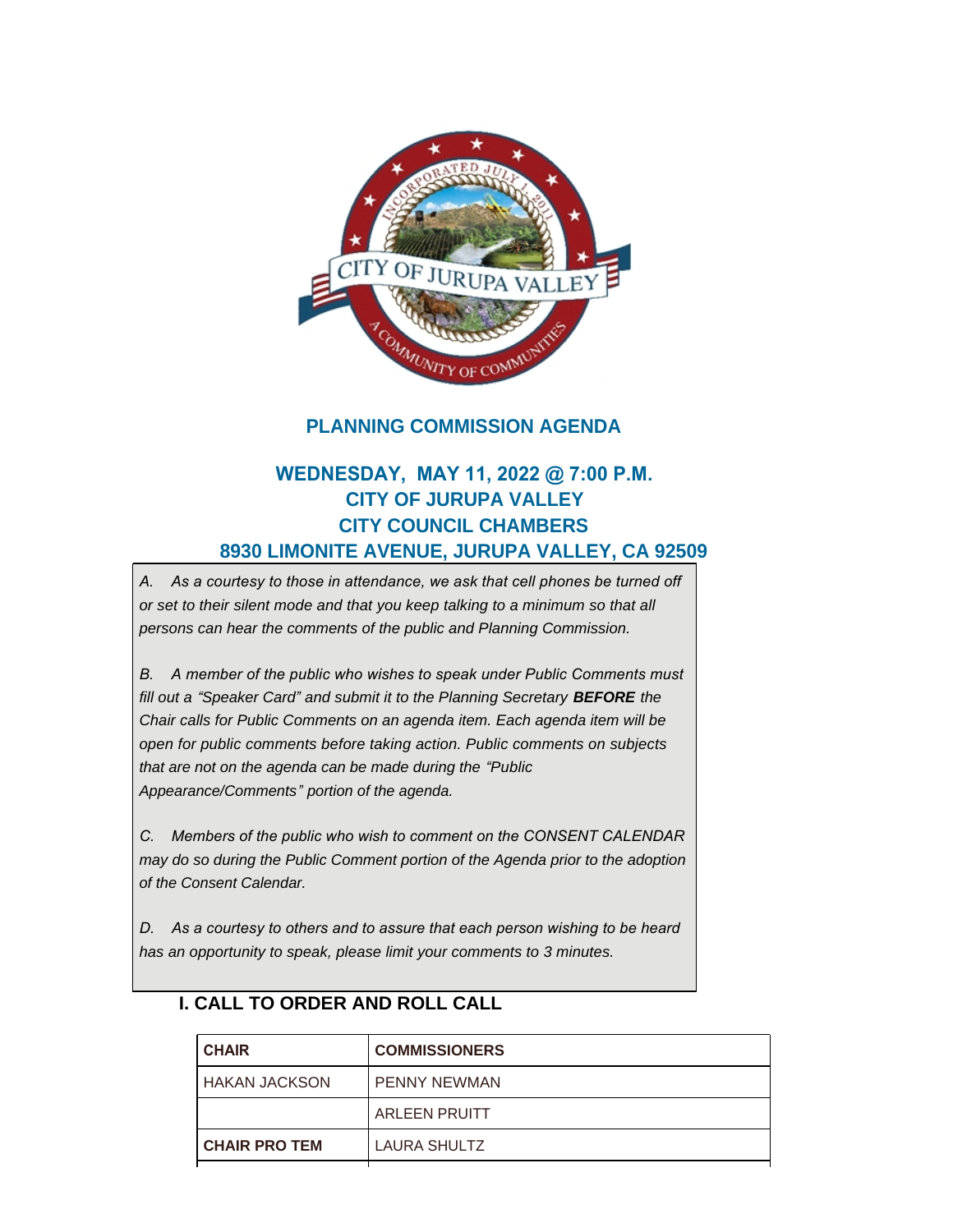## **II. PLEDGE OF ALLEGIANCE**

## **III. PUBLIC APPEARANCE/COMMENTS (30 MINUTES)**

#### **IV. CONSENT CALENDAR**

**Agenda Items 1, 2, and 3 are Consent Calendar Items. All may be approved by adoption of the Consent Calendar, by one (1) motion. There will be no separate discussion of these items unless Member(s) of the Planning Commission request that specific items be removed from the Consent Calendar for separate discussion and action.** 

#### **ITEM NO. 1**

Approval of Agenda

#### **ITEM NO. 2**

Approval of the Minutes

• April 13, 2022 Regular Meeting

Documents:

#### **[ITEM NO. 2.PDF](https://www.jurupavalley.org/AgendaCenter/ViewFile/Item/570?fileID=667)**

#### **ITEM NO. 3**

Summary of City Council Actions and Development Update

Documents:

#### **[ITEM NO. 3.PDF](https://www.jurupavalley.org/AgendaCenter/ViewFile/Item/571?fileID=668)**

#### **ITEM NO. 4**

Consideration of any items removed from Consent Calendar

#### **V. PUBLIC HEARINGS**

NONE.

#### **VI. COMMISSION BUSINESS**

#### **ITEM NO. 5**

STUDY SESSION - MASTER APPLICATION (MA) NO. 22035 PRE-APPLICATION REVIEW (PAR) NO. 22005

PROJECT: CONSTRUCT AN APPROXIMATE 95,000 SQUARE-FOOT INDUSTRIAL SPECULATIVE BUILDING ON A 4.58 ACRES OF VACANT LAND LOCATION: 5510 28TH STREET, JURUPA VALLEY, CA (APN: 178-221-007) APPLICANT: BIRTCHER ANDERSON & DAVIS

Documents:

**[ITEM NO. 5.PDF](https://www.jurupavalley.org/AgendaCenter/ViewFile/Item/575?fileID=669)**